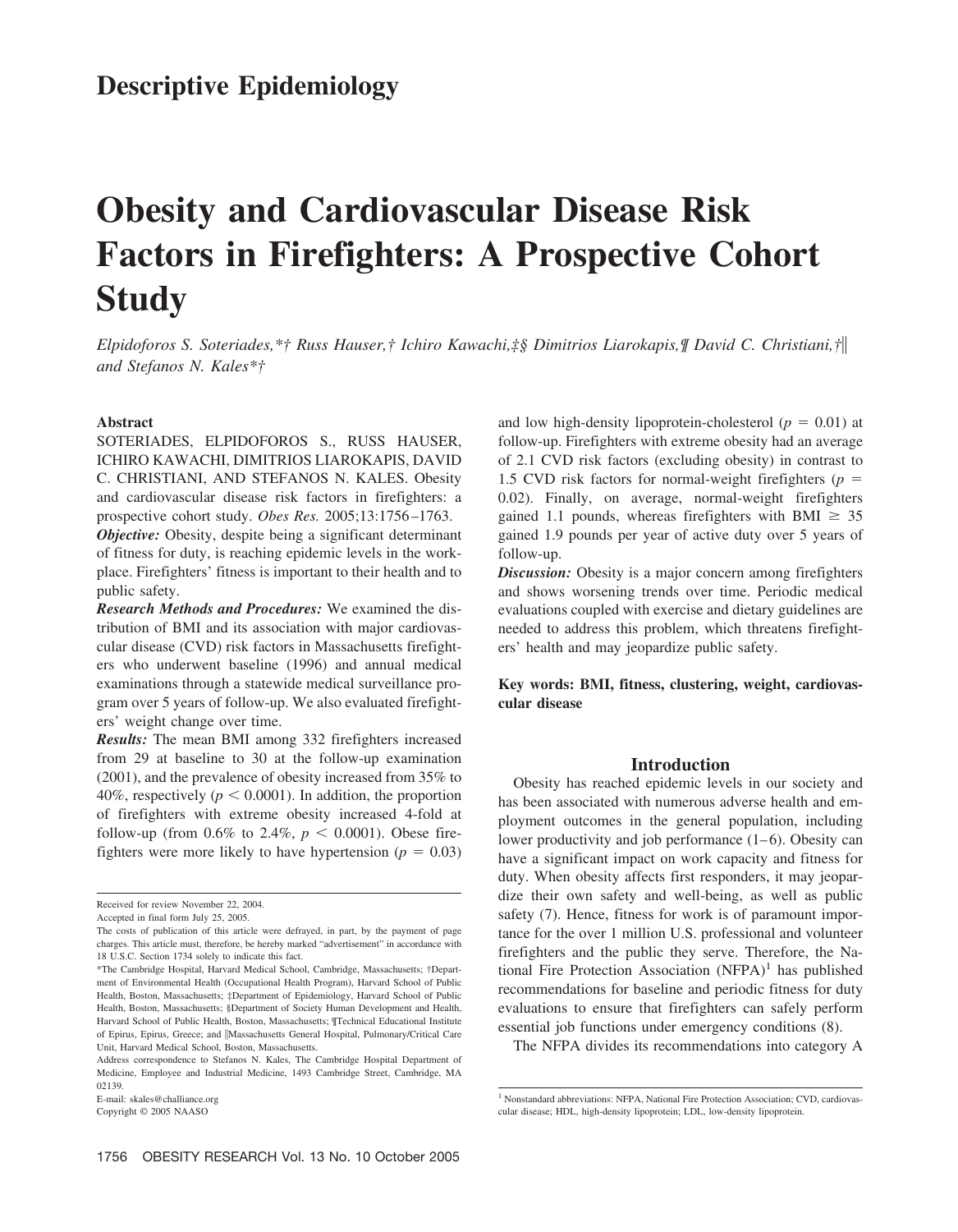and B medical conditions, including detailed evaluation criteria for heart disease, asthma, hypertension, diabetes, and other health problems. The presence of a category A condition excludes a firefighter from active duty. Category B conditions may be exclusionary depending on their severity. Although the NFPA specifies that body weight should be recorded annually and BMI evaluations should follow current NIH guidelines, even extreme obesity is not considered a category A or B condition (8). Additionally, there are no specific requirements for BMI in the current NFPA Standard on Health-Related Fitness Programs for Firefighters (9). Firefighters are expected to perform at near-maximal heart rates physically demanding job tasks such as rescue and fire suppression while wearing in excess of 50 pounds of personal protective equipment including self-contained breathing apparatus. Obese firefighters have lower exercise tolerance and are more likely to experience adverse consequences from heat stress, including heat disorders (10,11).

Despite the existing NFPA guidelines for periodic medical surveillance, many fire departments have no medical evaluation programs, other than baseline examinations for new recruits. In addition, most firefighters are not required to maintain minimum physical capacities or follow exercise training programs. In parallel with the general population, cardiovascular disease (CVD) is a frequent cause of morbidity and mortality among firefighters. Uniquely, it is also the most common cause of on-duty mortality in U.S. firefighters, accounting for  $\sim$ 45% of firefighter fatalities at work (12,13). These on-duty events are largely premature deaths due to coronary heart disease, many of which likely could be prevented through improved physical fitness, nutrition, and health surveillance.

Several researchers have evaluated the CVD risk factor profile of firefighters (14 –16). We have reported previously on the impact of hypertension on the employment status of firefighters (17), the evolution of their lipid profiles over time (18), and the strong association between underlying risk factors and preexisting heart disease with on-duty coronary heart disease fatalities in firefighters (19).

Obesity is a significant risk factor for CVD and has also been associated with other adverse health outcomes. Although previous cross-sectional studies have examined BMI in firefighters (20 –22), little is known about the evolution of obesity in firefighters over time (23).

The objectives of the present study were to describe the distribution of BMI in a cohort of firefighters over time, according to the current NIH guidelines (24). In addition, we examined the association of obesity with other CVD risk factors and evaluated weight changes in active duty firefighters over 5 years of prospective follow-up.

# **Research Methods and Procedures**

### *Study Population*

The study base consisted of 340 members of six regional hazardous materials teams in the Commonwealth of Massachusetts who underwent a baseline medical examination in 1996 or 1997 when a statewide medical surveillance program was initiated. The firefighters joined the hazardous materials teams on a contractual basis in addition to their primary occupational duties as municipal firefighters in local fire departments throughout the state of Massachusetts. Physical fitness criteria were not considered in the selection of hazardous materials team members.

Eight firefighters were excluded from the study sample, resulting in a baseline sample of 332 firefighters; one firefighter was excluded at baseline because BMI was missing, two firefighters because they had a medical examination but never joined a hazardous materials team, and a fourth firefighter because of "injured on duty" status at baseline. In addition, the only four female firefighters were also excluded from further analyses.

The study population consisted of an open cohort. Twenty-five additional firefighters were enrolled during the follow-up period, while other firefighters did not maintain active status, either temporarily or permanently. Overall, 62 firefighters were not included in the prospective analyses due to lack of follow-up information. Thus, a subsample of 270 firefighters, who had BMI measurements at both the baseline and the follow-up examination, was used in comparisons over time. Our study was approved by the Institutional Review Boards of the Harvard School of Public Health, by the Cambridge Health Alliance, and by the Northeast Specialty Hospital.

### *Baseline and Follow-up Medical Examinations*

Medical surveillance examinations were performed at one of three contracted Massachusetts hospitals. The baseline examinations for most of the firefighters took place in 1996 (82%) and the remainder in 1997. The subsequent medical examinations for the total study sample took place during the fall of 1998, 1999, 2000, and 2001. The examinations were done for the dual purposes of medical surveillance and fitness for duty evaluation for the state hazardous materials teams. All examinations were conducted in a similar fashion and followed a written protocol. Examinations included a detailed medical and occupational/environmental history, a physical examination, and routine laboratory tests. BMI was not a fitness for duty criterion.

#### *BMI Measurements*

At the baseline and each follow-up examination, firefighters underwent weight and height measurements, which were documented on each firefighter's summary sheet and sent to a computerized medical record repository. Weight and height measurements were done without shoes and with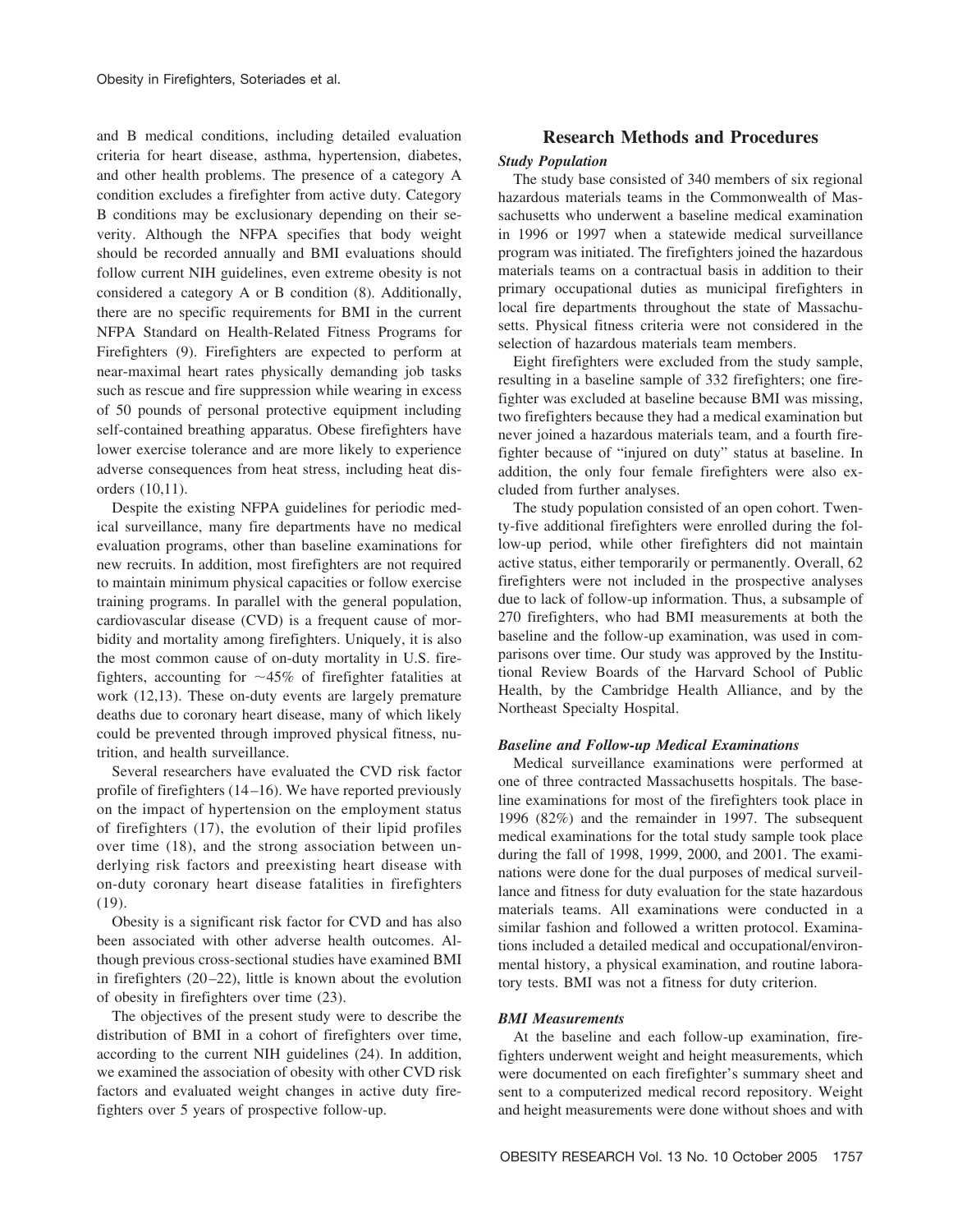light clothes using standard clinic scales and stadiometers. Weight was measured to the nearest pound and height to the nearest 0.5 inch. BMI was calculated using the formula: BMI = 703.1  $\times$  (weight in pounds)/(height in inches)<sup>2</sup>, which is equivalent to weight in kilograms divided by height in meters squared. The firefighters were assigned to different BMI categories according to the current guidelines from the National Obesity Education Initiative of the National Heart Lung and Blood Institute (24). Obesity was defined as a BMI of 30 or greater and extreme obesity as a BMI of 40 or higher.

#### *Additional CVD Risk Factors*

Prospective information on several other factors was also routinely collected at every examination and entered into the computerized repository. Baseline and follow-up measurements included smoking status, blood pressure, blood glucose, lipids, and updated medical history. The blood glucose and lipid measurements were not fasting because the examinations had to be done at various times throughout the day while the firefighters were on duty, and it was not possible to keep them fasting over long periods of time while working.

#### *Data Analyses*

Summary results for each firefighter's examination were submitted to a computerized medical record repository. After electronic data management procedures, an investigator selected a random sample of records  $(>=25\%$  of the whole data set) and cross-examined the electronic files comparing them with the actual medical records. The results showed 1% miscoding between the two data sets, and all mismatched values were corrected.

Statistical analyses were performed using SAS software (version 6.12) (25). Student's *t* test and  $\chi^2$  tests were used to test for differences in standard CVD risk factors (age, smoking, hypertension, diabetes, cholesterol, etc.) among firefighters with normal or high BMI. Several different categorizations of BMI were used in our analyses including dichotomous (BMI  $\leq 30$  or  $\geq 30$ ) and categorical (three categories, tertiles, and quartiles of BMI according to the study distribution) measures. CVD risk factors such as hypertension, lipid profile parameters, and diabetes were dichotomized based on current NIH guidelines. Smoking was dichotomized as current vs. no current smoking (including ex-smokers). Additional comparisons for BMI were also made between baseline and follow-up examinations. Linear mixed-effects models were used to evaluate weight changes in firefighters over 5 years of follow-up. The level of significance was 0.05 and two-sided for all tests.

## **Results**

A total of 332 firefighters were included in our baseline analyses. The mean age of the study participants at baseline was 39 years (range, 20 to 58 years). In Table 1, we present the distribution of BMI at baseline, in 1999, and in 2001. The mean BMIs at the baseline and 2001 follow-up exam-

|  |  |  |  |  |  | <b>Table 1.</b> Distribution of BMI in firefighters at baseline and follow-up examinations* |
|--|--|--|--|--|--|---------------------------------------------------------------------------------------------|
|--|--|--|--|--|--|---------------------------------------------------------------------------------------------|

|                                      |                            | <b>Follow-up</b>    |                     |  |
|--------------------------------------|----------------------------|---------------------|---------------------|--|
|                                      | <b>Baseline: 1996/1997</b> | 1999                | 2001                |  |
| Total number                         | 332                        | 308                 | 297                 |  |
| Mean BMI $(\pm SD)$                  | 29.0(4.1)                  | 29.4(4.3)           | 29.7(4.3)           |  |
| Median BMI (range)                   | $28.5(19.3-44.7)$          | $28.8(18.1 - 45.5)$ | $29.2(21.3 - 48.6)$ |  |
|                                      | $\%$ $(n)$                 | $\%$ $(n)$          | $\%$ $(n)$          |  |
| Underweight (BMI $<$ 18.5)           |                            | 0.3(1)              |                     |  |
| Normal weight $(18.5 \leq BMI < 25)$ | 12.0(40)                   | 13.3(41)            | 10.4(31)            |  |
| Overweight ( $25 \leq BMI < 30$ )    | 53.0 (176)                 | 49.3 (152)          | 49.8 (148)          |  |
| Obesity I (30 $\le$ BMI $<$ 35)      | 27.1 (90)                  | 27.3 (84)           | 29.0(86)            |  |
| Obesity II (35 $\le$ BMI $<$ 40)     | 7.2(24)                    | 7.1(22)             | 8.4(25)             |  |
| Extreme obesity III (BMI $\geq$ 40)  | 0.6(2)                     | 2.6(8)              | 2.4(7)              |  |
| Obesity (total) (BMI $\geq$ 30)      | 34.9 (116)                 | 37.0 (114)          | 39.7(118)           |  |

\* According to the National Heart Lung and Blood Institute guidelines on the identification, evaluation, and treatment of overweight and obesity in adults.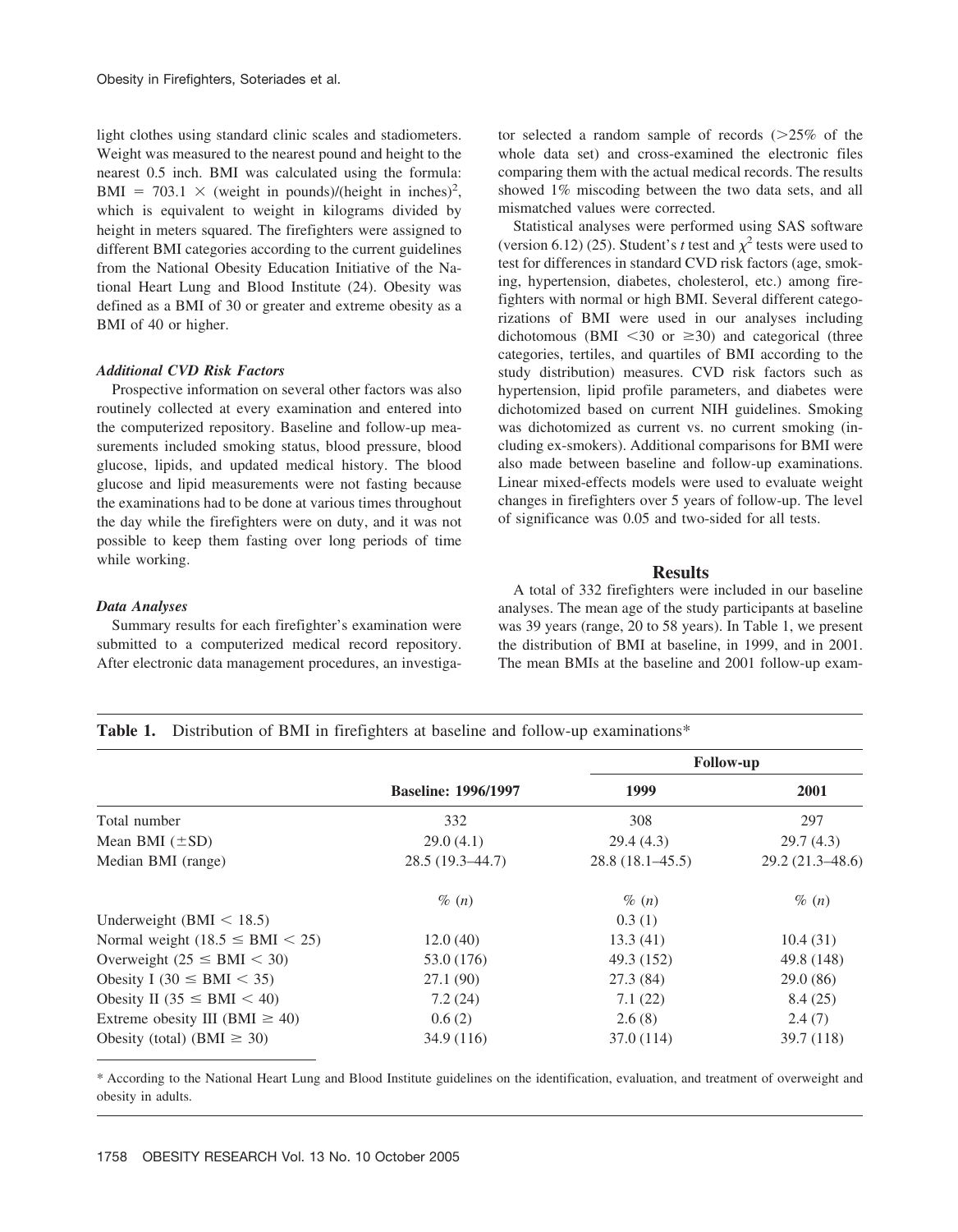

*Figure 1:* The distribution of BMI at baseline and follow-up examination for firefighters who maintained active status during the whole period of the study. Gray bars represent the BMI distribution at baseline, and dark bars represent the distribution in  $2001 (N = 270).$ 

inations were 29.0 and 29.7, respectively. Obesity prevalence increased significantly in 2001 (39.7%) compared with baseline  $(34.9\%)$  ( $p < 0.0001$ ). Extreme obesity (BMI  $\geq$  40) also increased significantly over time, from 0.6% to 2.4% ( $p < 0.0001$ ). The overall incidence rate of obesity in our cohort was 45 per 1000 person-years. Given a constant incidence rate over time, we estimated a 5-year cumulative incidence of obesity to be 22%.

In Figure 1, we present the distribution of BMI at baseline and at 5 years of follow-up for firefighters who participated in both surveillance examinations  $(N = 270)$ . We observed a shift to the right of the distribution of BMI, with increases in all obesity categories. The increases in obesity and extreme obesity also persisted when only those who maintained active duty throughout the whole study period were considered.

In Table 2, we compared the distribution of CVD risk factors in obese and non-obese firefighters over 5 years of follow-up. Firefighters with obesity were more likely to have hypertension at both examinations. On average, normal-weight firefighters were found to have 1.5 additional CVD risk factors (excluding obesity) compared with 1.8 additional CVD risk factors for obese firefighters ( $p = 0.90$ ) and 2.1 additional CVD risk factors for firefighters with extreme obesity ( $p = 0.02$ ).

The high-density lipoprotein (HDL)- and low-density lipoprotein (LDL)-cholesterol, for those who completed the follow-up examination, are also presented in Table 2. Tests for LDL- and HDL-cholesterol were not performed at baseline examination. Obese firefighters were significantly more likely to have low HDL-cholesterol compared with normalweight firefighters.

**Table 2.** Association of obesity and CVD risk factors among firefighters who maintained active duty for the whole 5-year study period  $(n = 270)$ 

|                                   |                                  | <b>Baseline</b> (1996/1997)         |                  |                                | Follow up $(2001)$                  |                  |
|-----------------------------------|----------------------------------|-------------------------------------|------------------|--------------------------------|-------------------------------------|------------------|
|                                   | BMI                              |                                     |                  | BMI                            |                                     |                  |
|                                   | $30$<br>$\lbrack \% (n) \rbrack$ | $\geq 30$<br>$\lceil \% (n) \rceil$ | $\boldsymbol{p}$ | $30$<br>$\lceil \% (n) \rceil$ | $\geq 30$<br>$\lceil \% (n) \rceil$ | $\boldsymbol{p}$ |
| Percentage $(n)$                  | 66.3 (179)                       | 33.7 (91)                           |                  | 59.6 (161)                     | 40.4(109)                           |                  |
| Age $\geq 45$                     | 21.8(39)                         | 26.4(24)                            | 0.40             | 46.0(74)                       | 50.9(55)                            | 0.42             |
| Smoking                           | 9.5(17)                          | 7.7(7)                              | 0.62             | 9.3(15)                        | 5.5(6)                              | 0.25             |
| Hypertension*                     | 14.0(25)                         | 25.3(23)                            | 0.02             | 16.3(26)                       | 27.1(29)                            | 0.03             |
| High cholesterol <sup>†</sup>     | 69.9 (121)                       | 70.3(64)                            | 0.95             | 58.4 (94)                      | 60.2(65)                            | 0.77             |
| Low HDL-cholesterol <sup>†</sup>  |                                  |                                     |                  | 16.1(27)                       | 28.4 (31)                           | 0.01             |
| High LDL-cholesterol <sup>†</sup> |                                  |                                     |                  | 10.6(17)                       | 11.9(13)                            | 0.73             |
| High glucose‡                     | 2.6(2)                           | 2.4(1)                              | 0.95             | 6.2(10)                        | 9.2(10)                             | 0.37             |

\* Hypertension was defined as a systolic blood pressure of 140 mm Hg or higher and/or a diastolic blood pressure of 90 mm Hg or higher. † High cholesterol was defined as total cholesterol of 200 mg/dl or higher. Low HDL cholesterol was defined as HDL of 40 mg/dl or lower, and high LDL cholesterol was defined as LDL of 160 mg/dL or higher (non-fasting).

‡ High glucose was defined as blood glucose of 126 mg/dL or higher. Data were limited to 117 participants for the baseline examination (non-fasting).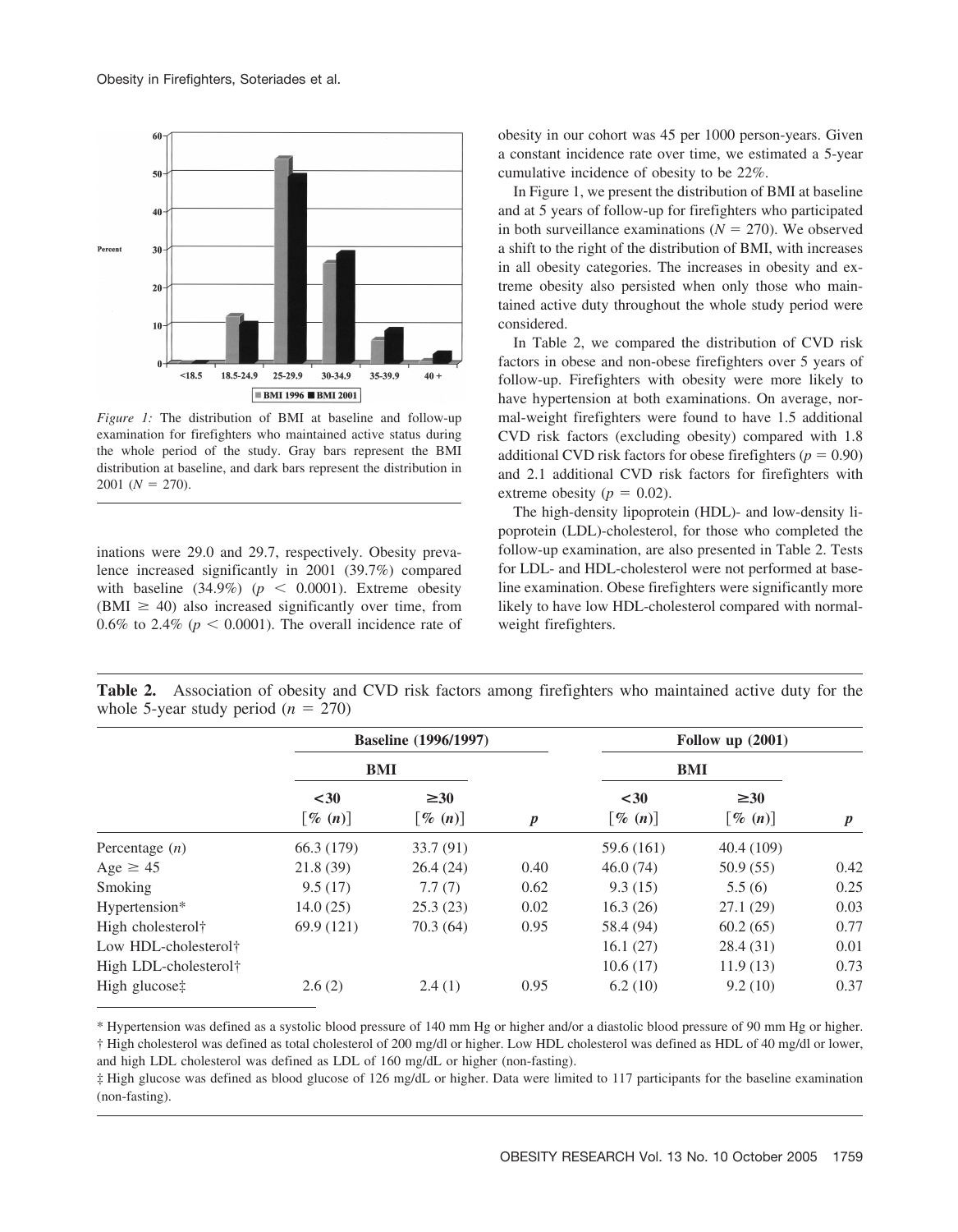Using linear mixed models, we examined temporal changes in body weight among firefighters on active duty. On average, firefighters gained 1.15 pounds per year of active duty over 5 years of follow-up ( $p < 0.0001$ ). The weight gain per year of active duty for normal-weight, overweight, stage I obesity, and firefighters with obesity stage II or III was 1.1, 0.8, 1.1, and 1.9 pounds, respectively. Furthermore, weight gain in younger firefighters (age  $\leq$  45) was twice that in older firefighters (Table 3). In addition, we found that the association of calendar year with weight changes was not linear, suggesting that firefighters gained weight at a higher rate during the later years of active duty compared with right after baseline. (A squared term for calendar year was statistically significant,  $p < 0.0001$ .)

### **Discussion**

Our investigation demonstrated a high prevalence of obesity among a population of male firefighters that increased significantly over a 5-year period from  $\sim$ 35% to 40%. In addition, the whole distribution of BMI in the cohort of firefighters shifted toward obesity categories, with the proportion of firefighters with extreme obesity (BMI  $\geq$  40) increasing significantly at the follow-up examination. We also found that obesity was associated with the clustering of major CVD risk factors, except smoking. Furthermore, to our knowledge, this is the first study to examine annual weight gain in firefighters and show that, on average, firefighters gained weight during follow-up at an accelerating rate, while younger or obese firefighters gained significantly more weight compared with older or non-obese firefighters, respectively.

Previous studies have shown that obesity has become an epidemic in our society (26,27). Furthermore, obesity is associated with clustering of CVD risk factors (28,29) and many adverse health outcomes in the general population (30 –32), while several studies have also examined the negative economic implications of obesity (33–36). The results of our investigation on the distribution of obesity and its association with major CVD risk factors in firefighters are in agreement with previous studies. Ide (14) found that the prevalence of obesity in firefighters from enlistment to retirement in a Scottish cohort increased significantly from 8% at baseline to 22% at the final examination. Glueck et al. (15) also reported a significant increase of BMI in a cohort of Cincinnati firefighters over an average of 6 years of follow-up. Similarly, Davis et al. (16) showed, in professional firefighters from California, that the percentage of body fat as well as obesity (BMI  $\geq$  30) increased significantly in firefighters between the 1st and 4th decades of their career span.

**Table 3.** Mixed linear regression coefficients for the relationship of weight in firefighters regressed on calendar year of active duty\*

|                                            | Calendar year of active duty: multivariable- |                  |  |
|--------------------------------------------|----------------------------------------------|------------------|--|
|                                            | adjusted regression coefficient (S.E.)†      | $\boldsymbol{p}$ |  |
| Firefighters' weight (overall)             | 1.15(0.23)                                   | < 0.0001         |  |
| Firefighters' weight                       |                                              |                  |  |
| <b>Dichotomous</b>                         |                                              |                  |  |
| Non-obese (BMI $<$ 30)                     | 0.72(0.21)                                   | 0.0006           |  |
| Obese (BMI $\geq$ 30)                      | 1.36(0.32)                                   | < 0.0001         |  |
| Categorical                                |                                              |                  |  |
| Normal weight $(BMI < 25)$                 | 1.08(0.37)                                   | 0.005            |  |
| Overweight ( $25 \leq BMI < 30$ )          | 0.79(0.21)                                   | 0.0002           |  |
| Obesity I (30 $\le$ BMI $<$ 35)            | 1.06(0.26)                                   | < 0.0001         |  |
| Obesity II and obesity III (BMI $\geq$ 35) | 1.92(0.75)                                   | 0.01             |  |
| Firefighters' age                          |                                              |                  |  |
| <b>Dichotomous</b>                         |                                              |                  |  |
| Younger (age $\lt$ 45)                     | 1.56(0.55)                                   | 0.0052           |  |
| Older (age $\geq$ 45)                      | 0.75(0.33)                                   | 0.02             |  |

\* Firefighters' weight was regressed on calendar year, which was used as a dummy variable. Separate models were run for different strata to produce the above estimates.

† All models were adjusted for firefighters' age (continuous) and smoking status (dichotomous).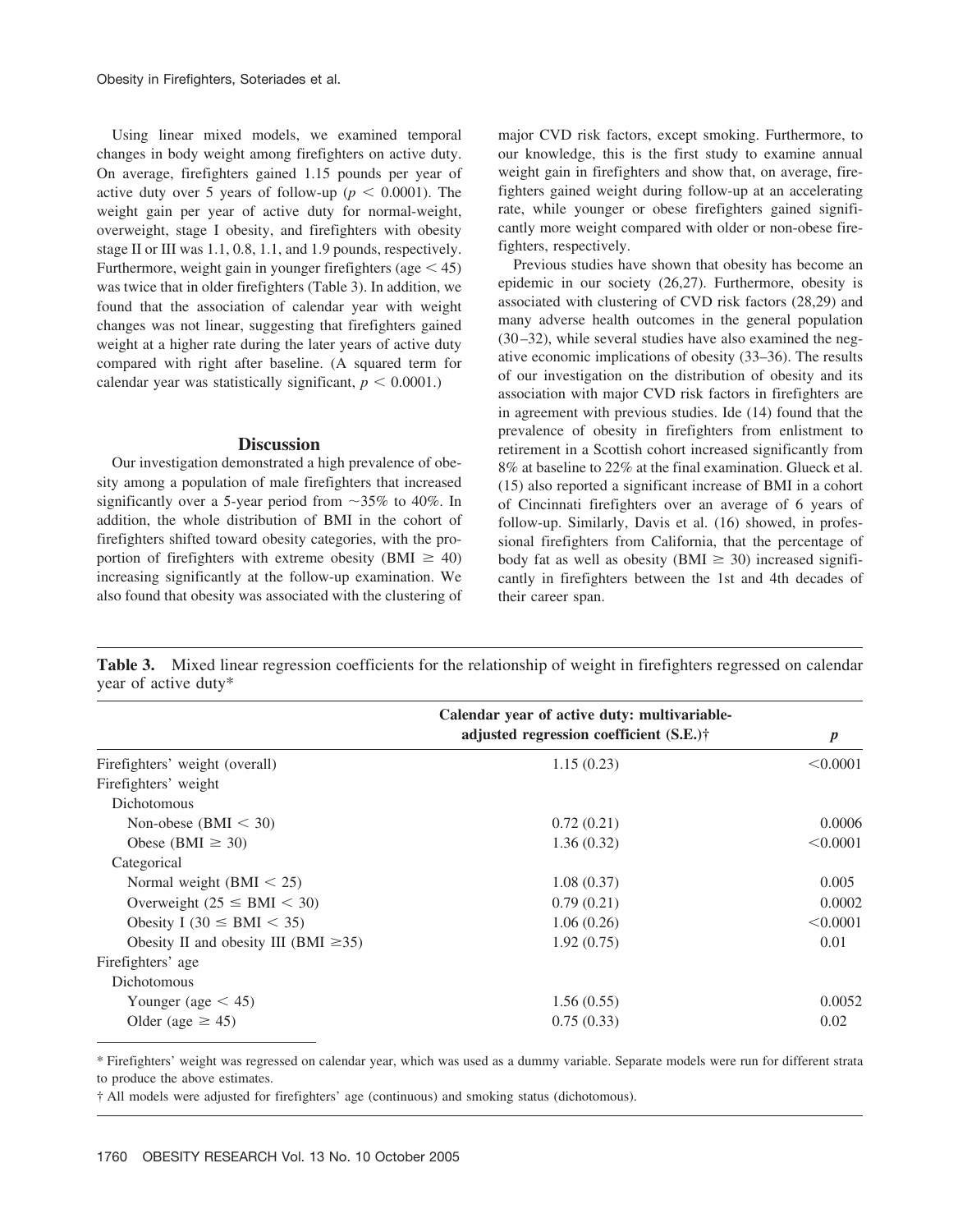Another concerning finding of our study was that firefighters, on average, gained about 1 pound per year, whereas firefighters with BMI  $\geq$  35 gained almost 2 pounds per year of active duty. A number of previous studies have estimated the average cumulative weight gain in different populations by comparing two measurements over a time interval ranging from 7 to 10 years (37– 40). The estimated annual weight gain in male firefighters in our study (adjusted for age and smoking status, and based on annual measurements) fell within the range of previous reports because the annualized estimate of weight gain in another study ranged from 1.5 to 2.7 pounds in men and women (38). Furthermore, our results are consistent with prior research showing that younger compared with older individuals are more likely to gain weight. Of more concern was our finding that the rate of weight gain increased over time and more so among younger firefighters. Both findings suggest an accelerating trend and may also indicate a cohort effect more prominent in the younger firefighters.

CVD is the most frequent cause of mortality among firefighters and is associated with underlying CVD risk factors (19). Because obesity is associated with the clustering of CVD risk factors, and BMI is increasing over time, findings from our current investigation and previous studies reinforce an urgent need for heightened attention to firefighters' CVD and overall risk profile. In particular, our results suggest that weight control and screening for CVD risk factors should be a major goal of every fire department and all physicians providing care for firefighters. Several layers of action including medical standards, increased physician awareness, in-house exercise programs, dietary modifications, and surveillance examinations are needed to address the obesity problem in firefighters.

Several limitations of our study should be acknowledged. Due to a small number of women, we limited analyses to men; therefore, our results may not be generalizable to female firefighters. Second, the annual examinations were conducted in three different hospitals. Height and weight measurements were standardized; we did not find significant differences in the prevalence of obesity among the three hospitals at baseline ( $p = 0.36$ ). In addition, blood glucose and lipid profile were not based on fasting blood draws as explained in the methods section, thereby limiting our ability to perform further analyses on other conditions such as impaired fasting glucose. Third, the follow-up comparisons were performed on firefighters who had complete data on both examinations, limiting our sample size. Nevertheless, the above limitation most likely contributed to underestimation of the adverse consequences of obesity in our cohort because preliminary analyses showed that obese firefighters were less likely to maintain active duty due to adverse health and employment outcomes. Moreover, we compared the mean BMI of the 62 firefighters (29.5) not included in the prospective analyses with the mean BMI of the 270 firefighters (28.9) included in the prospective study and found no statistically significant difference between the two groups ( $p = 0.30$ ). Fourth, rather than direct measurements of percentage body fat, we used BMI as a determinant of overweight and obesity with its documented limitations (41,42). Although BMI may overestimate overweight among muscular firefighters, it is the most recognized and studied measure of obesity, it provides a basis for comparison across studies, and it should have had limited impact on those classified as obese or extremely obese. Furthermore, this would not have affected our findings associating obesity with the clustering of CVD risk factors and annual weight gain in firefighters. Finally, we did not have information on physical activity and dietary intake of firefighters; therefore, we were unable to associate our findings on obesity with individual lifestyle factors. We do know, however, that the National Fire Protection Association recently documented that 89% of Massachusetts fire departments have no programs to maintain basic fitness and health (43).

In conclusion, we observed a high prevalence of obesity among firefighters that increased significantly over 5 years of follow-up. While on active duty, firefighters gained weight at an accelerating rate, and obese firefighters demonstrated a clustering of CVD risk factors. These results have negative implications for firefighters' health and potentially on public safety. Greater awareness of this problem in association with firefighters' risk for heart disease (13,19) should lead all physicians to manage firefighters' CVD risk factors more aggressively. In addition, we believe that obesity stage III (BMI  $\geq$  40) should be considered as an exclusion criterion for active duty firefighters and that the NFPA should develop specific guidelines regarding this issue. Finally, fire department initiatives addressing exercise, weight control, healthy diet, and periodic health surveillance (44) should be promoted across the country to positively impact on the current obesity epidemic.

#### **Acknowledgments**

We thank the members of the Massachusetts District Hazardous Materials Response Teams and the staff of the Massachusetts Hazardous Materials Response Program. We also thank Karen Cassidy (Center for Occupational and Environmental Medicine, Northeast Specialty Hospital, Braintree, MA) for her continuing support of this project. Supported by research grant OH03729 from the National Institute of Occupational Safety and Health.

#### **References**

- 1. **Must A, Spadano J, Coakley EH, Field AE, Colditz G, Dietz WH.** The disease burden associated with overweight and obesity. *JAMA*. 1999;282:1523–9.
- 2. **Haapanen-Niemi N, Miilunpalo S, Pasanen M, Vuori I, Oja P, Malmberg J.** Body mass index, physical inactivity and low level of physical fitness as determinants of all-cause and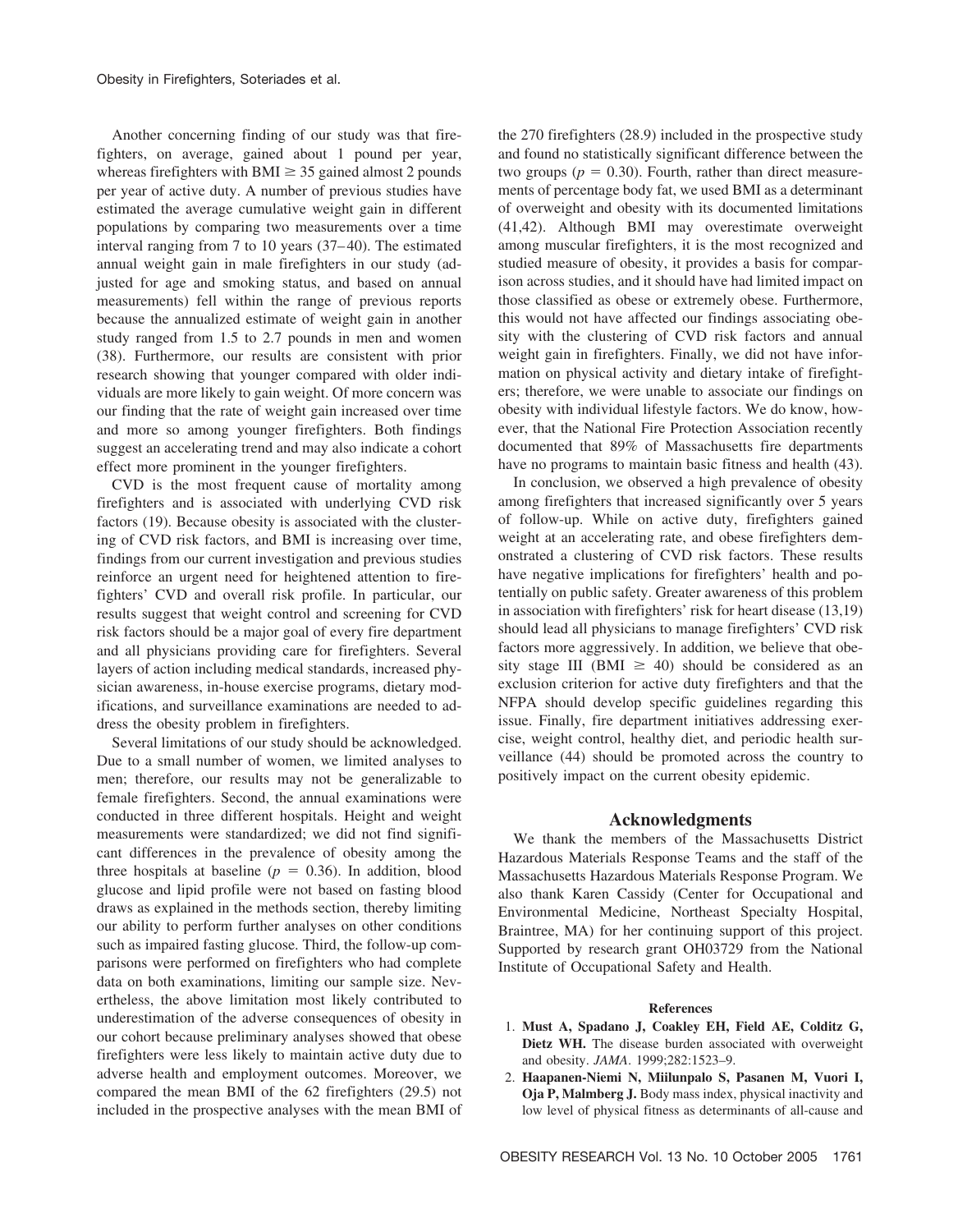cardiovascular disease mortality: 16y follow-up of middleaged and elderly men and women. *Int J Obes*. 2000;24:1465– 74.

- 3. **Suwaidi JA, Wright RS, Grill JP, et al.** Obesity is associated with premature occurrence of acute myocardial infarction. *Clin Cardiol*. 2001;24:542–7.
- 4. **Wilson PWF, D'Agostino RB, Sullivan L, Parise H, Kannel WB.** Overweight and obesity as determinants of cardiovascular risk: the Framingham experience. *Arch Intern Med*. 2002;162:1867–72.
- 5. **Calle EE, Rodriguez C, Walker-Thurmond K, Thun MJ.** Overweight, obesity, and mortality from cancer in prospectively studied cohort of U.S. adults. *N Engl J Med*. 2003;348: 1625–38.
- 6. **Fontaine KR, Redden DT, Wang C, Westfall AO, Allison DB.** Years of life lost due to obesity. *JAMA*. 2003;289:187– 93.
- 7. **Moore AM.** Cardiovascular disease: a continuing threat to homeland defense. *J Clin Hypertens* 2003;5:350-1.
- 8. *NFPA 1582: Standard on Comprehensive Occupational Medical Program for Fire Department*. Quincy, MA: National Fire Protection Association; 2003.
- 9. *NFPA 1583: Standard on Health Related Fitness Programs for Firefighters*. Quincy, MA: National Fire Protection Association; 2000.
- 10. **Chung NK, Pin CH.** Obesity and the occurrence of heat disorders. *Mil Med*. 1996;161:739 – 42.
- 11. **Donoghue AM, Bates GP.** The risk of heat exhaustion at a deep underground metalliferous mine in relation to body-mass index and predicted VO<sub>2</sub>max. *Occup Med (Lond)*. 2000;50:  $259 - 63.$
- 12. **Melius JM.** Cardiovascular disease among firefighters. *Occ Med*. 1995;10:821–7.
- 13. **Fahy RF, LeBlanc PR.** *Firefighter Fatalities 2001: NFPA Journal, July/August 2002*. Quincy, MA: National Fire Protection Association; 2002.
- 14. **Ide CW.** A longitudinal survey of the evolution of some cardiovascular risk factors during the careers of male firefighters retiring from Strathclyde Fire Brigade from 1985–1994. *Scott Med J*. 2000;45:79 – 83.
- 15. **Glueck CJ, Kelley W, Wang P, Gartside PS, Black D, Tracy T.** Risk factors for coronary heart disease among firefighters in Cincinnati. *Am J Ind Med*. 1996;30:331– 40.
- 16. **Davis SC, Jankovitz KZ, Rein S.** Physical fitness and cardiac risk factors of professional firefighters across the career span. *Res Q Exerc Sport*. 2002;73:363–70.
- 17. **Kales SN, Soteriades ES, Christoudias SG, Tucker SA, Nicolaou M, Christiani DC.** Firefighters' blood pressure and employment status on hazardous materials teams in Massachusetts: a prospective study. *J Occup Environ Med*. 2002;44: 669 –76.
- 18. **Soteriades ES, Kales SN, Liarokapis D, Christoudias SG, Tucker SA, Christiani DC.** Lipid profile of firefighters over time: opportunities for prevention. *J Occup Environ Med*. 2002;44:840 – 6.
- 19. **Kales SN, Soteriades ES, Christoudias SG, Christiani DC.** *Firefighters and on-duty deaths from coronary heart disease:*

*a case control study: Environmental Health: A Global Access Science Source*. http://www.ehjournal.net/content/2/1/14 (Accessed July 18, 2005).

- 20. **Clark S, Rene A, Theurer WM, Marshall M.** Association of body mass index and health status in firefighters. *J Occup Environ Med.* 2002;44:940-6.
- 21. **Horowitz MR, Montgomery DL.** Physiological profile of fire fighters compared to norms for the Canadian population. *Can J Public Health*. 1993;84:50 –2.
- 22. **Kales SN, Polyhronopoulos GN, Aldrich JM, Leitao EO, Christiani DC.** Correlates of body mass index in hazardous materials firefighters. *J Occup Environ Med*. 1999;41:589 –95.
- 23. **Gerace TA, George VA.** Predictors of weight increases over 7 years in fire fighters and paramedics. *Prev Med*. 1996;25: 593– 600.
- 24. **Executive Summary of the Evidence Report of the National Obesity Education Initiative.** *Clinical Guidelines on the Identification, Evaluation, and Treatment of Overweight and Obesity in Adults* (*No. 98-4083*). Bethesda, MD: National Heart, Lung, and Blood Institute, NIH; 1998.
- 25. **SAS Institute Inc.** *SAS/STAT Software: Changes and Enhancements through Release 6.12*. Cary, NC: SAS Institute Inc.; 1997.
- 26. **Mokdad AH, Serdula MK, Dietz WH, Bowman BA, Marks JS, Koplan JP.** The spread of the obesity epidemic in the United States, 1991–1998. *JAMA*. 1999;282:1519 –22.
- 27. **Freedman DS, Khan KL, Serdula MK, Galuska DA, Dietz WH.** Trends and correlates of class 3 obesity in the United States from 1990 through 2000. *JAMA*. 2002;288:1758-61.
- 28. **Brown CD, Higgins M, Donato KA, et al.** Body mass index and the prevalence of hypertension and dyslipidemia. *Obes Res*. 2000;8:605–19.
- 29. **Mokdad AH, Ford ES, Bowman BA, et al.** Prevalence of obesity, diabetes, and obesity-related health risk factors, 2001. *JAMA*. 2003;289:76 –9.
- 30. **Terry RB, Page WF, Haskell WL.** Waist/hip ratio, body mass index and premature cardiovascular disease mortality in the US Army veterans during a twenty-three year follow-up study. *Int J Obes*. 1992;16:417–23.
- 31. **Allison DB, Fontaine KR, Manson JE, Stevens J, Vanitallie TB.** Annual deaths attributable to obesity in the United States. *JAMA*. 1999;282:1530-8.
- 32. **Lindsted KD, Singh PN.** Body mass and 26-year risk of mortality among women who never smoked: findings from the Adventist Mortality Study. *Am J Epidemiol*. 1997;146:1–11.
- 33. **Levy E, Levy P, Le Pen C, Basdevant A.** The economic cost of obesity: the French situation. *Int J Obes Relat Metab Disord*. 1995;19:788 –92.
- 34. **Seidell JC.** The impact of obesity on health status: Some implications for health care costs. *Int J Obes Relat Metab Disord.* 1995;19(Suppl 6):S13-6.
- 35. **Wolf AM, Colditz GA.** Current estimates of the economic cost of obesity in the United States. *Obes Res*. 1998;6:97–106.
- 36. **Birmingham CL Muller JL, Palepu A, Spinelli JJ, Anis AH.** The cost of obesity in Canada. *CMAJ*. 1999;160:483– 8.
- 37. **Williamson DF, Kahn HS, Remington PL, Anda RF.** The 10-year incidence of overweight and major weight gain in US adults. *Arch Intern Med*. 1990;150:665–72.